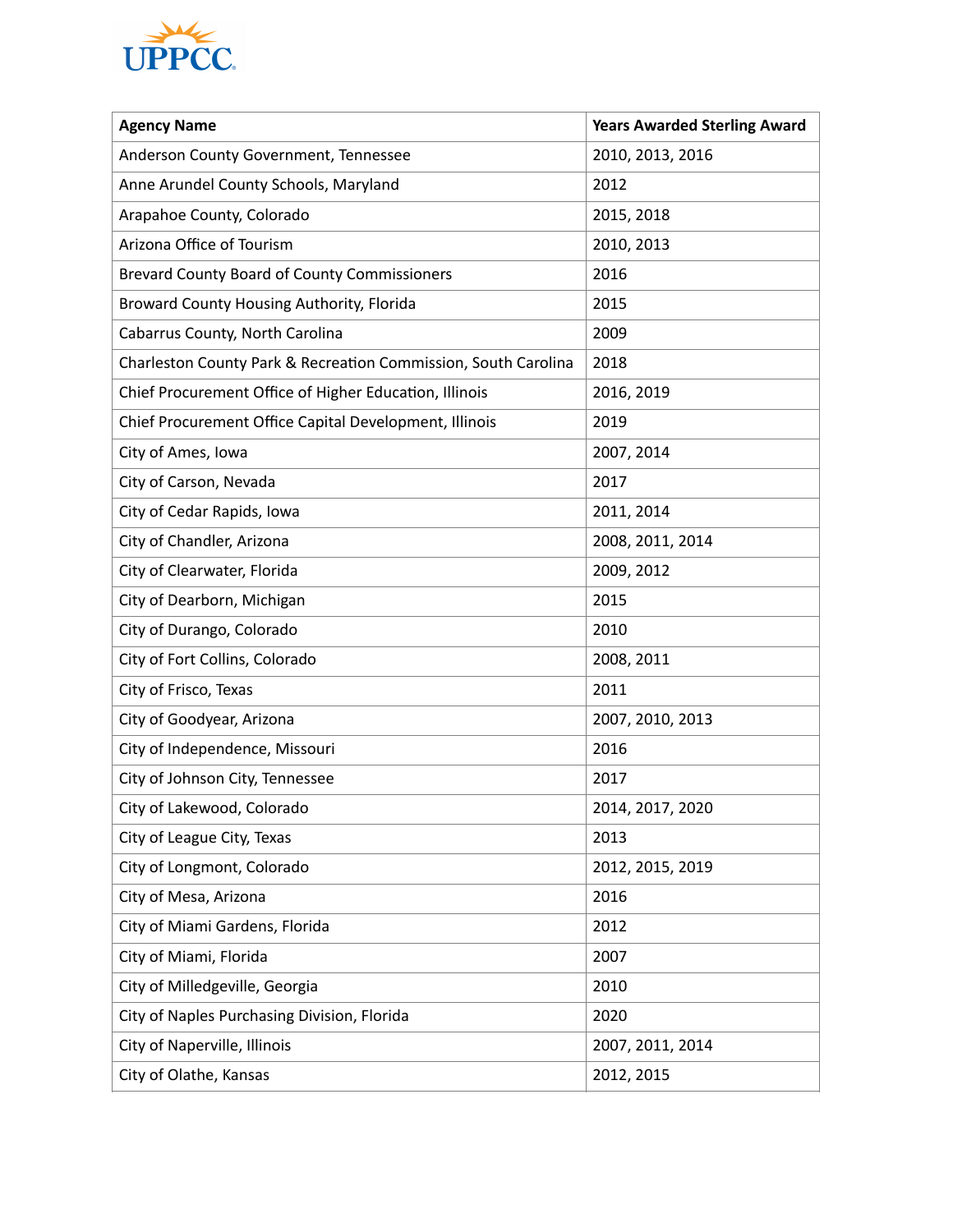

| City of Oviedo, Florida                                      | 2010, 2013             |
|--------------------------------------------------------------|------------------------|
| City of Owensboro, Kentucky                                  | 2009                   |
| City of Palm Bay, Florida                                    | 2013, 2016             |
| City of Palm Beach Gardens, Florida                          | 2016, 2019             |
| City of Port St. Lucie, Florida                              | 2012, 2015             |
| City of Raymore, Missouri                                    | 2013, 2016, 2019       |
| City of Red Wing, Minnesota                                  | 2008, 2011, 2014       |
| City of Rome, Georgia                                        | 2010                   |
| City of Sparks, Nevada                                       | 2012, 2015, 2018       |
| City of Tarpon Springs, Florida                              | 2009, 2012, 2015, 2018 |
| City of Venice, Florida                                      | 2012                   |
| City of Virginia Beach, Virginia                             | 2012, 2018             |
| City of Wheaton, Illinois                                    | 2010, 2013, 2016       |
| City of Winter Park, Florida                                 | 2011                   |
| County of Gloucester, Virginia                               | 2015                   |
| Denton County, Texas                                         | 2010                   |
| El Paso County, Colorado                                     | 2007, 2010             |
| Glendale Elementary School District #40, Arizona             | 2012                   |
| Highlands County Board of County Commissioners, Florida      | 2009                   |
| Hillsborough County Aviation Authority                       | 2016, 2019             |
| Hinds Community College, Mississippi                         | 2010, 2013, 2016       |
| Johnson County, Kansas                                       | 2011, 2014             |
| Kane County, Illinois                                        | 2021                   |
| Kentucky Cabinet for Health & Family Services                | 2010                   |
| Kentucky Division of Engineering and Contract Administration | 2009                   |
| King George County, Virginia                                 | 2009                   |
| Larimer County, Colorado                                     | 2006, 2012             |
| Little Rock Water Reclamation Authority, Arkansas            | 2010, 2013, 2016, 2020 |
| Livingston County, Michigan                                  | 2009, 2012             |
| Louisiana Department of Environmental Quality                | 2009                   |
| Louisiana Department of Transportation & Development         | 2010, 2013, 2016       |
| Louisiana Department of Wildlife & Fisheries                 | 2008                   |
| Loxahatchee River Environmental Control District, Florida    | 2009                   |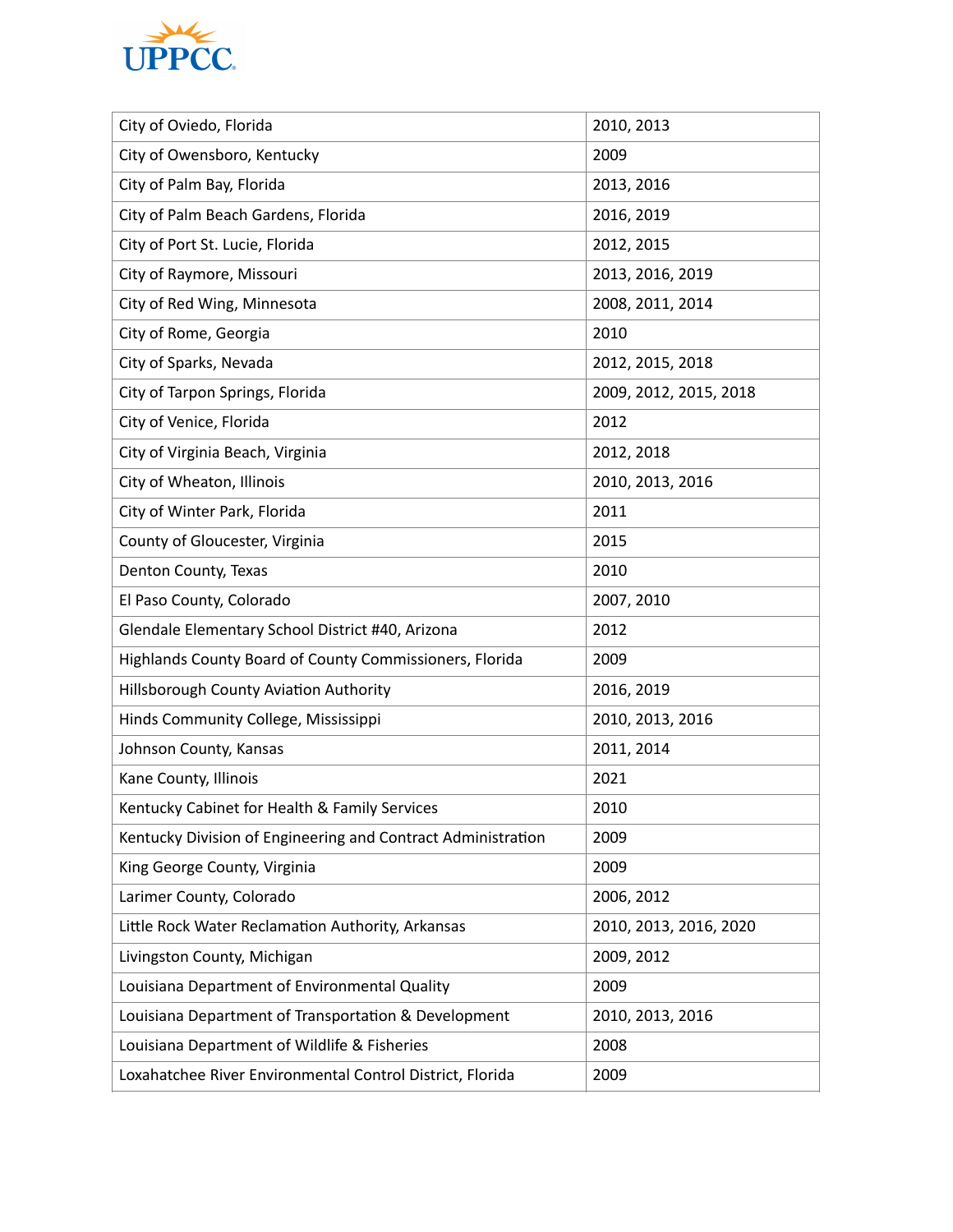

| Maricopa County, Arizona O ce of Procurement Services | 2015                   |
|-------------------------------------------------------|------------------------|
| Mississippi State University                          | 2017                   |
| Mohave County, Arizona                                | 2016                   |
| Nashville Electric Services, Tennessee                | 2010, 2013, 2016, 2019 |
| Ohio Department of Aging                              | 2008, 2011             |
| <b>Ohio Lottery Commission</b>                        | 2013, 2016, 2019       |
| Old Dominion University, Virginia                     | 2011                   |
| Oregon Department of Revenue                          | 2014, 2017             |
| Oregon Housing & Community Services                   | 2010                   |
| Oregon Secretary of State                             | 2010                   |
| <b>Oregon State Treasury</b>                          | 2017                   |
| Polk State College, Florida                           | 2009, 2012             |
| Poudre School District, Colorado                      | 2011, 2016             |
| Riverbanks Zoo and Garden, South Carolina             | 2015                   |
| <b>Riverhead Central School District</b>              | 2010                   |
| San Diego Unified School District, California         | 2011                   |
| Santa Rosa County School Board, Florida               | 2010, 2013             |
| Spartanburg County Purchasing, South Carolina         | 2019                   |
| Spotsylvania County School Board, Virginia            | 2010                   |
| St. Charles Community College, Missouri               | 2010                   |
| St. Vrain Valley School District, Colorado            | 2016, 2019             |
| State of Alaska, Division of General Services         | 2011, 2015             |
| Technical College System of Georgia                   | 2010, 2013             |
| Texas Municipal League Intergovernmental Risk Pool    | 2008                   |
| <b>Texas Racing Commission</b>                        | 2009, 2012             |
| The Village of Buffalo Grove, Illinois                | 2018                   |
| Town of East Hampton, New York                        | 2006                   |
| Town of Longboat Key, Florida                         | 2008                   |
| Town of Marana, Arizona                               | 2013, 2016             |
| Town of Oro Valley, Arizona                           | 2010, 2013             |
| Town of Queen Creek, Arizona                          | 2010, 2013             |
| Town of Sahuarita, Arizona                            | 2016, 2019             |
| Town of Silver City, New Mexico                       | 2008                   |